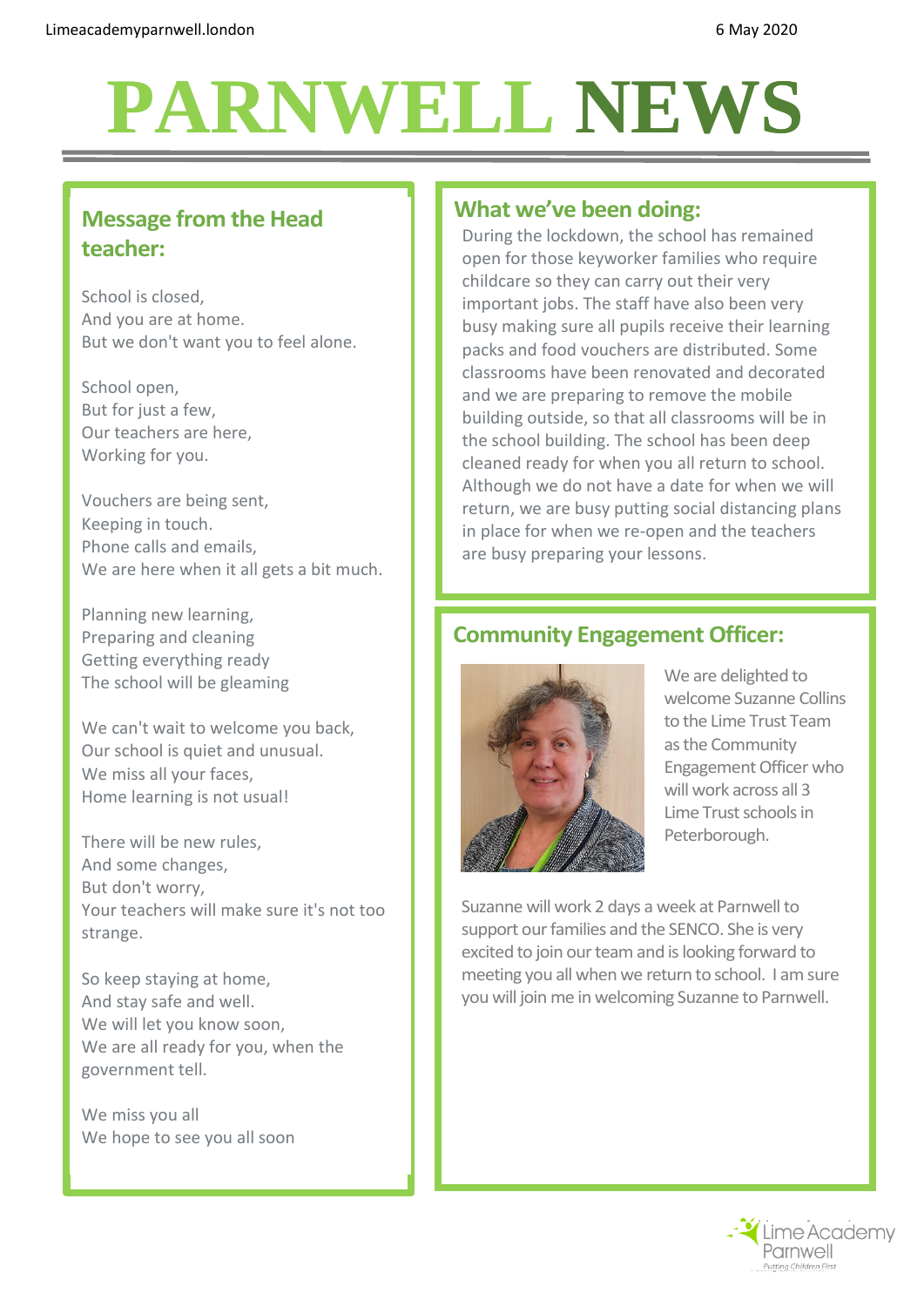**All the teachers are really missing everyone and hope you are keeping well and safe:**

**Dear Year 3, how are you all doing? We are sure for once you want to come back to school as much as we do. We hope you have been enjoying the packs and excited to come back when school opens.** 

**Mrs Hilliar and Mr Kaz**

**Hi Year 4! We hope you are enjoying the time with your families and are doing as much of the learning packs we are sending home as possible. Make sure you get some fresh air, read every day and keep practising your times tables! If you have access to the internet, check out the daily lessons on the BBC Bitesize as well. Missing your all!**

**Mrs Slade and Mrs Slinn**

**Hi Year 5! I hope you are all well and enjoying the slightly warmer weather. I miss you all and am always wondering what you are up too-as well as lots of hard work, I imagine there is lots of gaming, reading, drawing, singing and dancing happening if I know you all well.**

**Ms Allen**

**Hi Year 2! We miss seeing your smiling faces every day. We hope you and your families are doing well during this strange time. Keep reading and doing your home learning packs as best you can – we know you can do it! Most importantly, enjoy spending time with your families. We hope to see you soon!**

**Miss Littrell and Miss Northover**

**Hi Year 6! We hope that you're well and are keeping yourselves safe and happy at home and not missing school too much! Keep up all your hard work in your home learning and please make time to read, but most important of all, take care of yourselves and your families. We really hope to see you soon – we miss teaching you every day and know that you must be missing learning about semicolons and adverbial phrases!**

**Mr Maddren and Miss Dummigan**